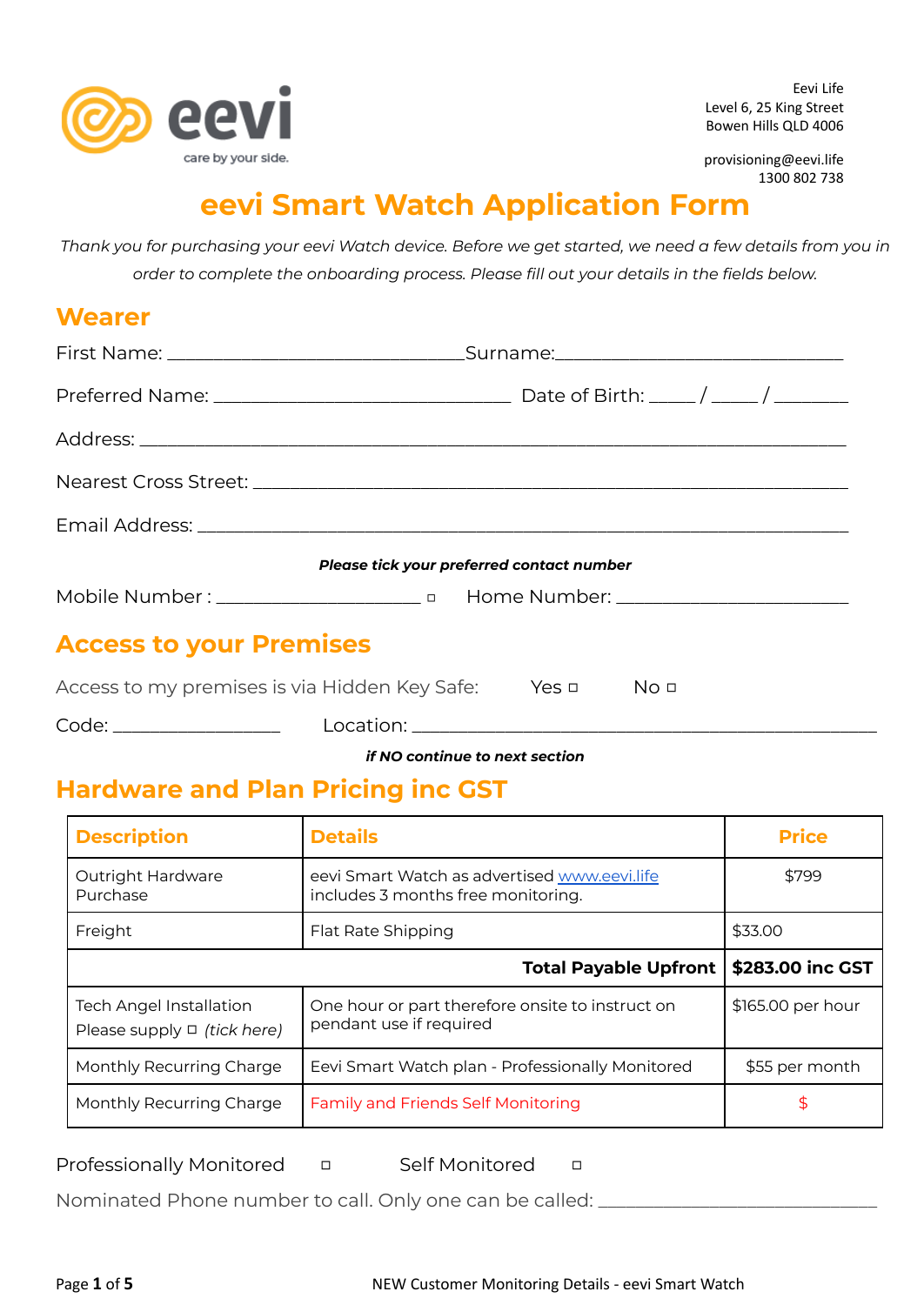## **Confirmation of Understanding**

- *1. I understand that the service relies on reliable mobile network coverage and uses the SIM card that is within the device to provide this access and coverage. In the event of a mobile network outage or unreliable mobile network coverage, my service will not work and I should call 000 for emergency assistance.*
- *2. I understand that it is my responsibility to ensure that my contact details, medical changes, Next of Kin and emergency are regularly verified and updated when necessary with eevi Life.*

Signature:

Name: where the contract of the contract of the contract of the contract of the contract of the contract of the contract of the contract of the contract of the contract of the contract of the contract of the contract of th

Please tick this box if you do *not* wish to receive information regarding Eevi product offers and announcements: □

| Do you consent to provide access to data regarding alerts: | Yes □ | No <sub>0</sub> |
|------------------------------------------------------------|-------|-----------------|
|                                                            |       |                 |

### **NDIS Information [Optional]**

| NDIS number: _________________________                                                                                                                                                                                         |                                                                             |
|--------------------------------------------------------------------------------------------------------------------------------------------------------------------------------------------------------------------------------|-----------------------------------------------------------------------------|
|                                                                                                                                                                                                                                | NDIS Plan Management: Self-Managed □ NDIS / Agency Managed □ Plan Managed □ |
|                                                                                                                                                                                                                                |                                                                             |
|                                                                                                                                                                                                                                |                                                                             |
|                                                                                                                                                                                                                                |                                                                             |
|                                                                                                                                                                                                                                |                                                                             |
| Email: North American Communication of the Communication of the Communication of the Communication of the Communication of the Communication of the Communication of the Communication of the Communication of the Communicati |                                                                             |
|                                                                                                                                                                                                                                |                                                                             |

# **Alternate Billing if NOT Wearer OR NDIS [Optional]**

| Phone: |
|--------|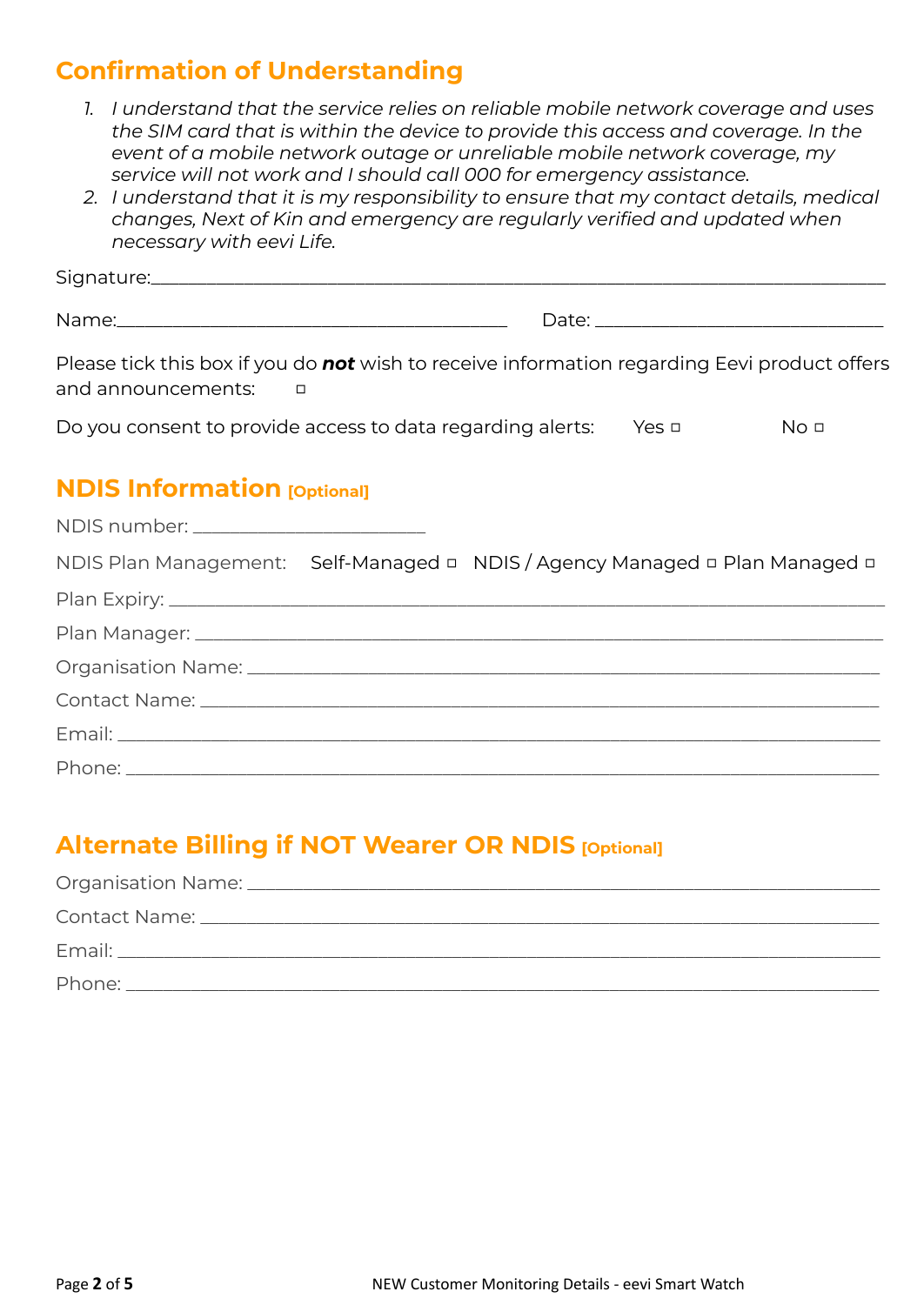### **Wearer Medical Information** *(please tick all that apply)*

- **If you have elected to have your service Self Monitored by Family and Friends, this page is not required.**
- **If you do not wish to provide Medical Details to the response centre but prefer to keep your medical file in a location within your premises.**

*Please advise below the location so we can guide emergency services if required*

| Weight Range: up to 70kg $\Box$ |                                 | 71kg to 100kg $\Box$ above 100kg $\Box$                                     |               |                                                                                                                                                                      |
|---------------------------------|---------------------------------|-----------------------------------------------------------------------------|---------------|----------------------------------------------------------------------------------------------------------------------------------------------------------------------|
|                                 | Blood Pressure: Normal <b>D</b> | Low <b>D</b>                                                                | High <b>o</b> | Fluctuates □                                                                                                                                                         |
| Diabetes:                       | Type 1 □                        | Type $2 \Box$                                                               |               |                                                                                                                                                                      |
|                                 |                                 |                                                                             |               | Other: Epilepsy a Asthma a History of falls a History of Stroke a Blood Thinners a                                                                                   |
|                                 |                                 | Mobility Problems: Arthritis a Walking Stick a Walking Frame a Wheelchair a |               |                                                                                                                                                                      |
|                                 |                                 |                                                                             |               |                                                                                                                                                                      |
|                                 |                                 |                                                                             |               | ,我们就会在这里的人,我们就会在这里的人,我们就会在这里的人,我们就会在这里,我们就会在这里的人,我们就会在这里的人,我们就会在这里的人,我们就会在这里的人,我<br>第251章 我们的人,我们就会在这里的人,我们就会在这里的人,我们就会在这里的人,我们就会在这里的人,我们就会在这里的人,我们就会在这里的人,我们就会在这里,我 |
|                                 |                                 |                                                                             |               |                                                                                                                                                                      |
|                                 |                                 |                                                                             |               | ,我们就会在这里的人,我们就会在这里的人,我们就会在这里的人,我们就会在这里的人,我们就会在这里的人,我们就会在这里的人,我们就会在这里的人,我们就会在这里,我<br>第251章 我们的人,我们就会在这里,我们的人,我们就会在这里,我们的人,我们就会在这里,我们的人,我们就会在这里,我们就会在这里,我们就会在这里,我们就会在这 |
|                                 |                                 |                                                                             |               |                                                                                                                                                                      |
|                                 |                                 |                                                                             |               |                                                                                                                                                                      |
|                                 |                                 |                                                                             |               |                                                                                                                                                                      |
|                                 |                                 |                                                                             |               |                                                                                                                                                                      |
|                                 |                                 |                                                                             |               |                                                                                                                                                                      |
|                                 |                                 |                                                                             |               |                                                                                                                                                                      |
| Ambulance Cover:                | Yes $\Box$                      | No <sub>0</sub>                                                             |               |                                                                                                                                                                      |
|                                 |                                 |                                                                             |               |                                                                                                                                                                      |
|                                 |                                 |                                                                             |               |                                                                                                                                                                      |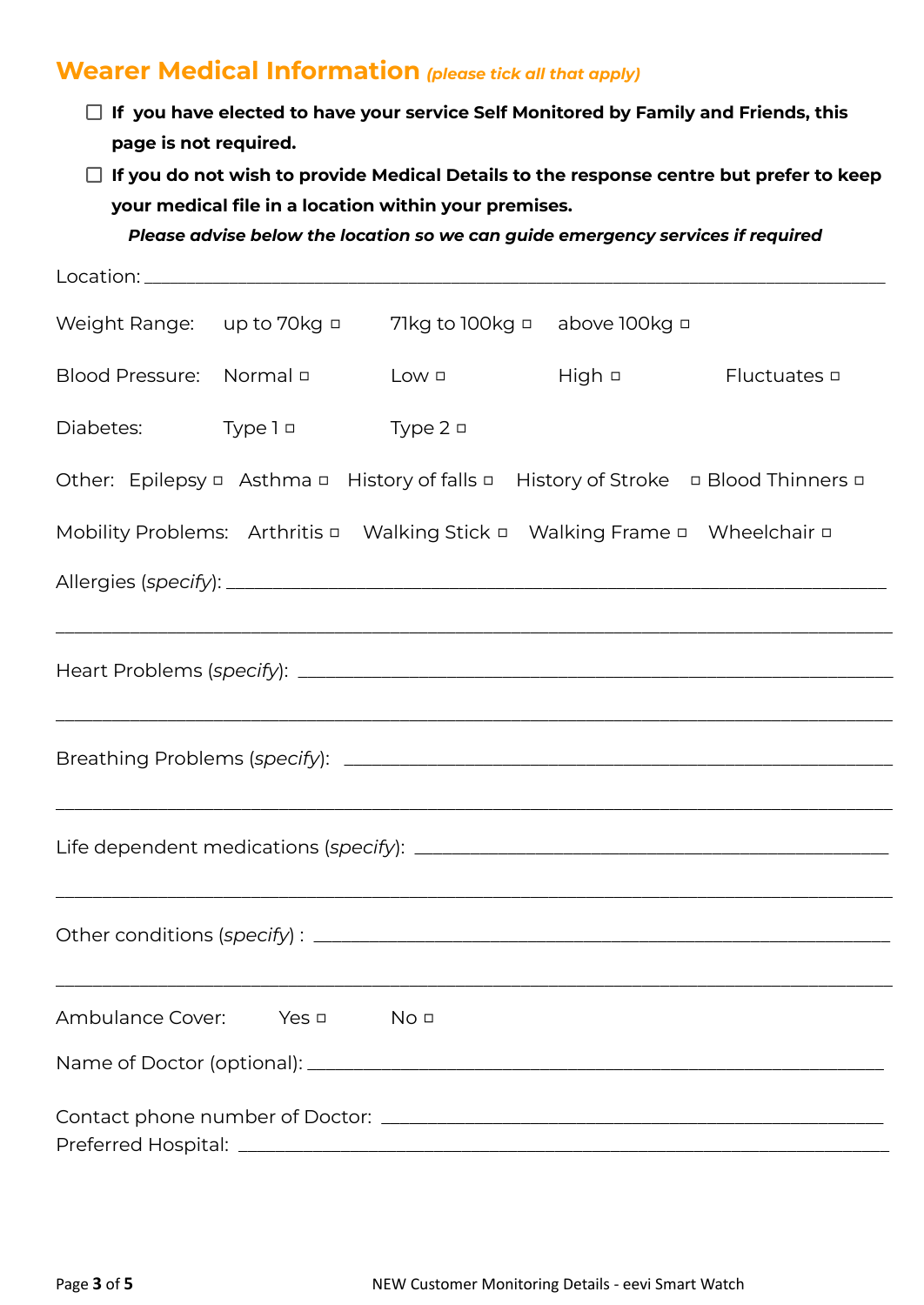### **Emergency Contacts**

Please list details of people who have agreed to be contacted in the event you require assistance. Remember your nominated contacts should live within a reasonable distance, have a telephone and will be willing to respond in the event of an emergency if requested / required. Please tick below which scenario applies to you to indicate you understand the actions that will take place in the event of an emergency.

- $\Box$  If you have elected Professional Monitored an ambulance will be called if we cannot contact you and any nominated keyholders per the eevi No Voice Contact protocol.
- *If you have elected Self Monitoring these contacts will be added as your part of your 5 Family and Friend Contacts. Note an ambulance will not be called on your behalf if your nominated Self Monitored number is not answered or available. Via the Friends and Family App these contacts will receive an alert. They must have the icon and notification setup on their Smartphone to receive the alerts real time.*

#### **Emergency Contact #1**

| Next of Kin: Yes □          |                                                     | No <sub>0</sub> |  |  |  |                                                                                            |
|-----------------------------|-----------------------------------------------------|-----------------|--|--|--|--------------------------------------------------------------------------------------------|
|                             |                                                     |                 |  |  |  | What is their relationship to you: ________________________(partner, family, friend)       |
|                             |                                                     |                 |  |  |  | What is their travel time to your home in minutes: _____________________________           |
|                             |                                                     |                 |  |  |  | Do they have an access key to your home: Yes $\Box$ No $\Box$ Knows key location<br>$\Box$ |
| <b>Emergency Contact #2</b> |                                                     |                 |  |  |  |                                                                                            |
|                             |                                                     |                 |  |  |  |                                                                                            |
|                             |                                                     |                 |  |  |  |                                                                                            |
| Next of Kin: Yes □          |                                                     | No <sub>0</sub> |  |  |  |                                                                                            |
|                             |                                                     |                 |  |  |  | What is their relationship to you: _______________________(partner, family, friend)        |
|                             |                                                     |                 |  |  |  | What is their travel time to your home in minutes: _____________________________           |
|                             |                                                     |                 |  |  |  | Do they have an access key to your home: Yes $\Box$ No $\Box$ Knows key location $\Box$    |
| <b>Emergency Contact #3</b> |                                                     |                 |  |  |  |                                                                                            |
|                             |                                                     |                 |  |  |  |                                                                                            |
|                             |                                                     |                 |  |  |  |                                                                                            |
| Next of Kin: Yes □          | <u>Nou</u>                                          |                 |  |  |  |                                                                                            |
|                             |                                                     |                 |  |  |  | What is their relationship to you: _______________________(partner, family, friend)        |
|                             |                                                     |                 |  |  |  | What is their travel time to your home in minutes: _____________________________           |
|                             | Do they have an access key to your home: Yes $\Box$ |                 |  |  |  | No <b>D</b> Knows key location <b>D</b>                                                    |